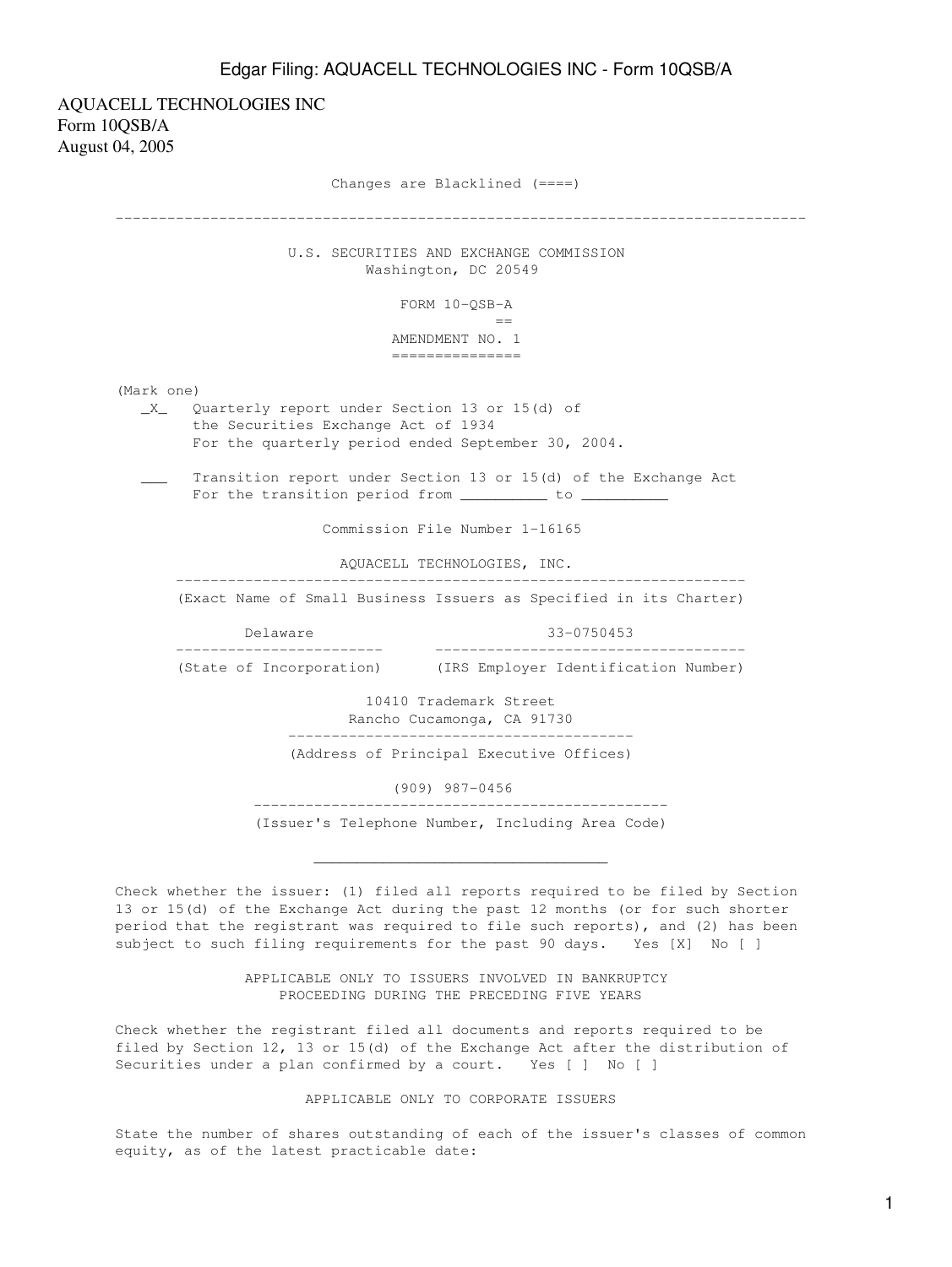## Edgar Filing: AQUACELL TECHNOLOGIES INC - Form 10QSB/A

 Common Stock, \$.001 par value 15,764,137 shares outstanding as of November 12, 2004.

Transitional Small Business Disclosure Format (check one): Yes [ ] No [X]

--------------------------------------------------------------------------------

### PART I - FINANCIAL INFORMATION

## ITEM 2. MANAGEMENT'S DISCUSSION AND ANALYSIS OF FINANCIAL CONDITION AND RESULTS OF OPERATIONS

#### Overview

 The following discussions and analysis should be read in conjunction with the Company's condensed consolidated financial statements and the notes presented following the condensed consolidated financial statements. The discussion of results, causes and trends should not be constructed to imply any conclusion that such results or trends will necessarily continue in the future.

 During the quarter ended September 30, 2004, we diligently worked to finalize agreements for our newly launched "Message On The Bottle" advertising program through our Aquacell Media subsidiary. Aquacell Media installs our patented Aquacell 1000 Bottled Water Cooler Systems free of charge into various locations while retaining ownership of the coolers. Revenue is generated through the sale of advertising on the band of the cooler's permanently attached five-gallon bottle, as well as on the cup holder.

 Subsequent to the end of the quarter, we signed our first Water Cooler Placement Agreement with Rite Aid Corporation, the third largest drug chain in America with more than 3000 stores. Rite Aid conducted an extensive test over several months on the performance of our coolers in their corporate office as well as in several stores.

 Under an initial term of five years, Rite Aid has agreed that the Aquacell 1000 coolers will be installed on a national basis at no cost to Rite Aid, and that AquaCell may sell the advertising space on the bottle band. The initial rollout, expected to be completed by the end of December 2004, will entail replacing water fountains in approximately half of the stores. Aquacell has been manufacturing coolers in anticipation of this agreement and is in position to use current inventory to supply the water coolers for these initial locations.

 We are in negotiations with other retailers including other national chain drug stores and supermarkets, as well as other national chain retail stores for installations in these locations, as well. Test units have been installed in many of these locations and we anticipate the signing of agreements with additional retailers in the near future.

 Also subsequent to the end of the quarter, we secured our first advertiser, Unilever, one of the world's largest consumer products companies. This inaugural program is for the Dove(R) product line, the timing of which coincides with the roll out of installations in Rite Aid stores. The program also includes advertising in other chain drug stores.

 The "Message On The Bottle" advertising provides a unique point-of-sale opportunity for manufacturers to reach the consumer. Advertising on the bottle gets face-to-face impact reaching the consumers while they are in the store. We are negotiating with other major manufacturers and providers of health care related products and/or their agencies, for the advertisement of their products.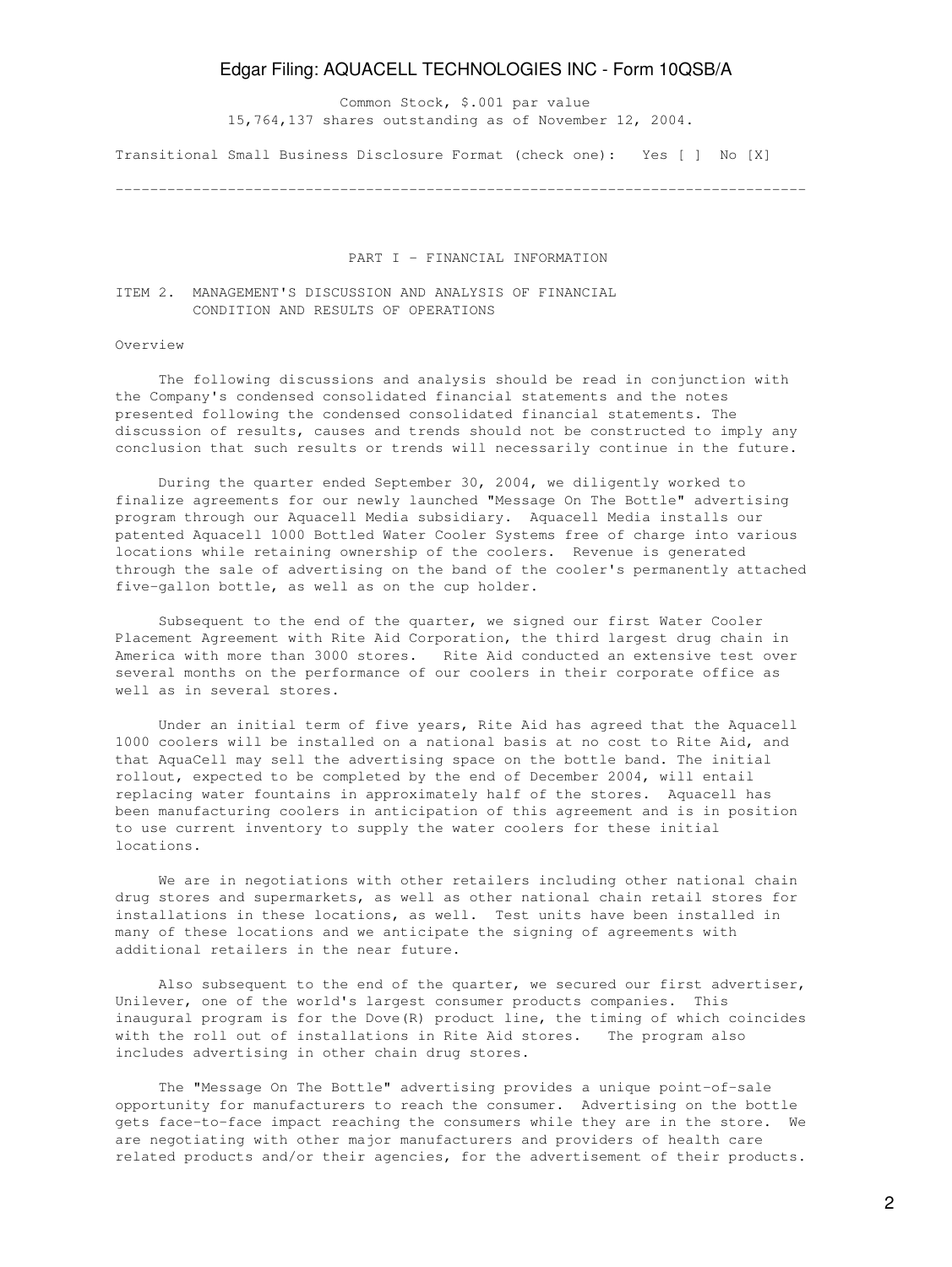AquaCell has engaged several new marketing partners, including Beau Dietl & Associates. This organization has agreed to provide us with introductions to ================================================================

distribution channels and to potential advertisers on our coolers as well as ============================================================================ consulting on future promotional activities. Our agreement runs through August, ================================================================================ 2006. Through this association, we retained the services of J. DeKama =====

Associates. Our consulting agreement with J. DeKama Associates, which runs ================================================================= through February 2007, provides for that organization to assist us in securing ============================================================================== retail locations for our coolers and for securing potential advertisers. ======================================================================== Through J. DeKama Associates' efforts, we have signed consulting agreements

======================================

with former Unilever executives who have tapped into the services of Advantage Sales and Marketing. This network has been instrumental in assisting us in developing a wide variety of companies for both advertising and for placement of Aquacell 1000 coolers into retail locations. By utilizing these and other individuals who are responsible for payment of their own expenses, and who will receive cash compensation only upon the generation of revenues, we do not anticipate incurring any significant direct sales and marketing expenses in the rollout of this program.

 During the quarter ended September 30, 2004 we incurred non-cash charges for stock based compensation for warrants issued to consultants, which we believe is a benefit to the Company and its shareholders for the growth of the Company.

 We are embarking on additional opportunities, including expansion of our "Message On The Bottle" advertising program into more diverse areas, such as ======= medical offices, car dealerships, health clubs and law offices, which we believe ================================================================ will provide long-term benefits to the Company.

#### Liquidity and Capital Resources

 During the three months ended September 30, 2004 we raised, through the repricing of warrants to purchase common shares, net equity of approximately \$209,000.

 Cash used by operations during the three months ended September 30, 2004 amounted to \$818,000. Net loss of \$868,000 was reduced by non-cash stock based compensation in the amount of \$242,000, and depreciation and amortization of \$6,000. Cash used by operations was further increased by decreases in accounts payable of \$138,000, accrued expenses of \$41,000, and customer deposits in the amount of \$41,000. Net loss was further decreased by net changes in inventories and prepaid expenses aggregating \$22,000.

 Cash used by investing activities during the three months ended September 30, 2004 represented capital expenditures in the amount of \$84,000 increased by payments on a note issued for the purchase of equipment in the amount of \$1,000. The note which was payable in three equal installments of \$333 has been paid. =============================================================================